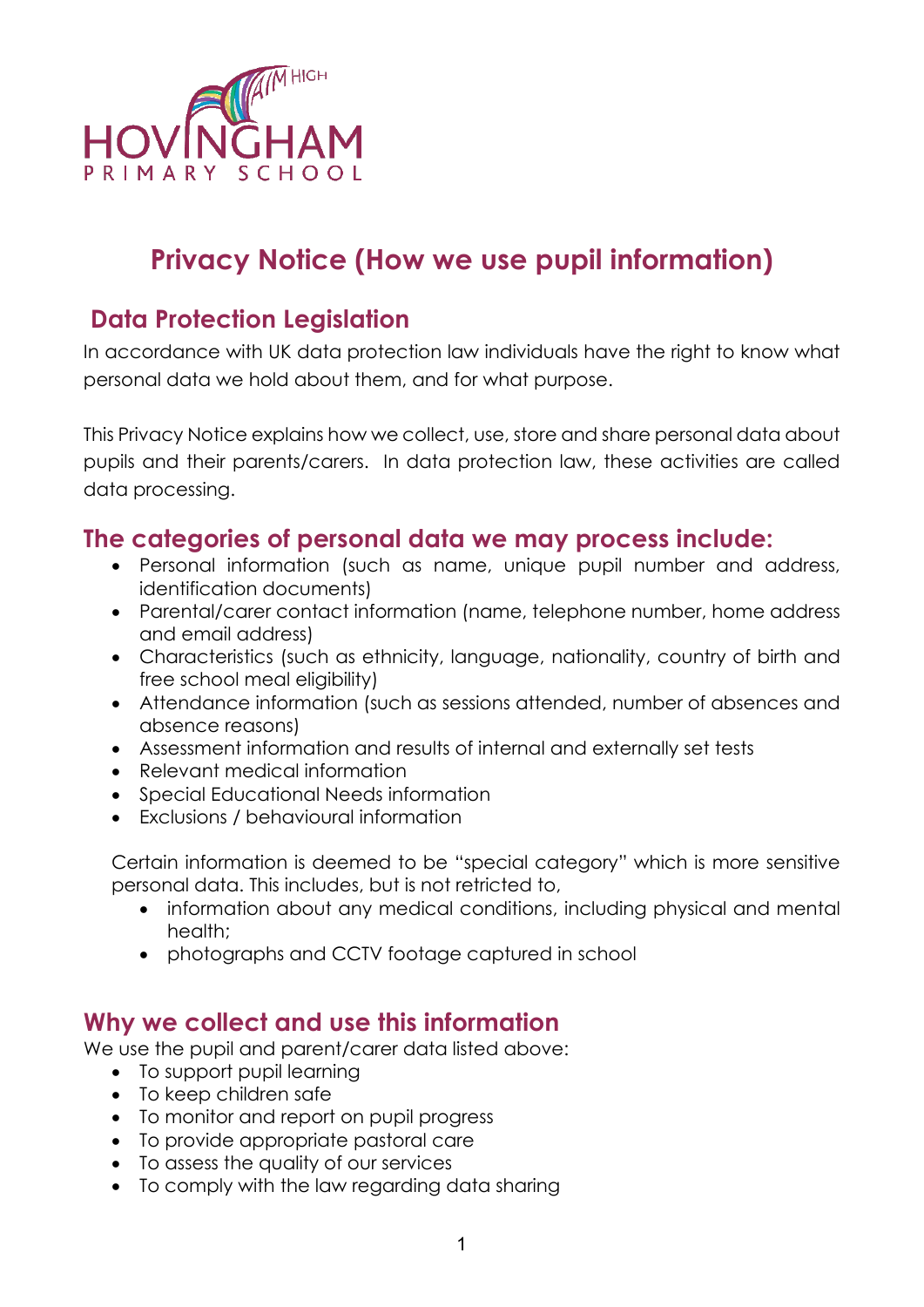• To assist with our administration and communication systems – for example, text messaging and cashless services in school.

## **The lawful basis on which we hold this information**

We collect and use pupil and parent/carer information in accordance with the Information Commissioners' Office (ICO) guidance on the lawful basis for processing as indicated below**:** 

- Processing is necessary for compliance with a legal obligation**.** For instance, in order to comply with the legislation such as:
	- o Education Act 1996 and 2002;
	- o The Education (Pupil Information) (England) Regulations 2005;
	- o Keeping Children Safe in Education regulations (updated annually).
	- Processing is necessary for the performance of a task carried out in the public interest or in the exercise of official authority vested in the controller.
	- Explicit consent has been given

## **Collecting pupil information**

Whilst the majority of pupil information you provide to us is mandatory, some of it is provided to us on a voluntary basis. In order to comply with the data protection legislation, we will inform you whether you are required to provide certain personal information to us or if you have a choice in this. For safeguarding purposes, we will need to collect contact information from parents and have a legitimate interest to share this information, on occasion, with all parties who have designated parental responsibility to verify its accuracy.

#### **Storing pupil data**

We hold pupil data in line with the Information Records Management Society Toolkit for Schools (see www.IRMS.org.uk / toolkit for schools)

## **Who we share pupil information with**

We routinely share pupil information with:

- Schools or colleges that pupils attend after leaving us
- Local authorities
- The Department for Education (DfE) and other government departments
- Health services (NHS/Public Health England)
- Police forces, courts, tribunals
- Educational IT system providers such as SIMS, CPOMs, assessment tracking, Tapestry, Class Dojo, Timestables Rockstars

#### **Why we share pupil information**

We do not share information about our pupils with anyone without consent unless the law and our policies allow us to do so.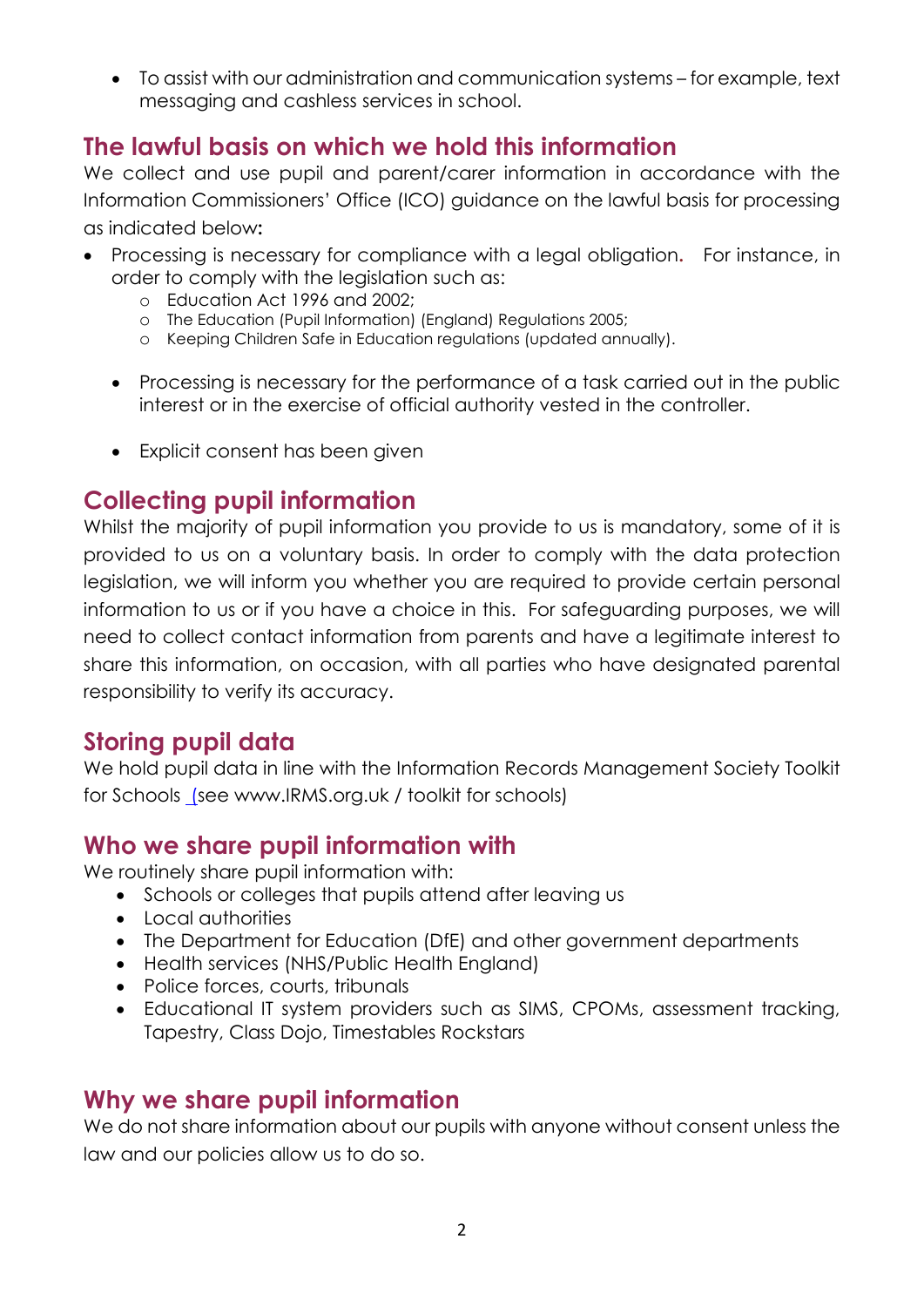We share pupils' data with the Department for Education (DfE) on a statutory basis. This data sharing underpins school funding and educational attainment policy and monitoring.

We are required to share information about our pupils with our local authority (LA) and the Department for Education (DfE) under section 3 of The Education (Information about Individual Pupils) (England) Regulations 2013.

#### **Data collection requirements:**

To find out more about the data collection requirements placed on us by the Department for Education (for example; via the school census) go to: [https://www.gov.uk/education/data-collection-and-censuses-for-schools.](https://www.gov.uk/education/data-collection-and-censuses-for-schools)

## **The National Pupil Database (NPD)**

The NPD is owned and managed by the Department for Education and contains information about pupils in schools in England. It provides invaluable evidence on educational performance to inform independent research, as well as studies commissioned by the Department. It is held in electronic format for statistical purposes. This information is securely collected from a range of sources including schools, local authorities and awarding bodies.

We are required by law, to provide information about our pupils to the DfE as part of statutory data collections such as the school census and early years' census. Some of this information is then stored in the NPD. The law that allows this is the Education (Information About Individual Pupils) (England) Regulations 2013.

To find out more about the NPD, go to

[https://www.gov.uk/government/publications/national-pupil-database-user-guide](https://www.gov.uk/government/publications/national-pupil-database-user-guide-and-supporting-information)[and-supporting-information.](https://www.gov.uk/government/publications/national-pupil-database-user-guide-and-supporting-information)

The department may share information about our pupils from the NPD with third parties who promote the education or well-being of children in England by:

- Conducting research or analysis
- Producing statistics
- Providing information, advice or guidance

The Department has robust processes in place to ensure the confidentiality of our data is maintained and there are stringent controls in place regarding access and use of the data. Decisions on whether DfE releases data to third parties are subject to a strict approval process and based on a detailed assessment of:

- Who is requesting the data
- The purpose for which it is required
- The level and sensitivity of data requested: and
- The arrangements in place to store and handle the data